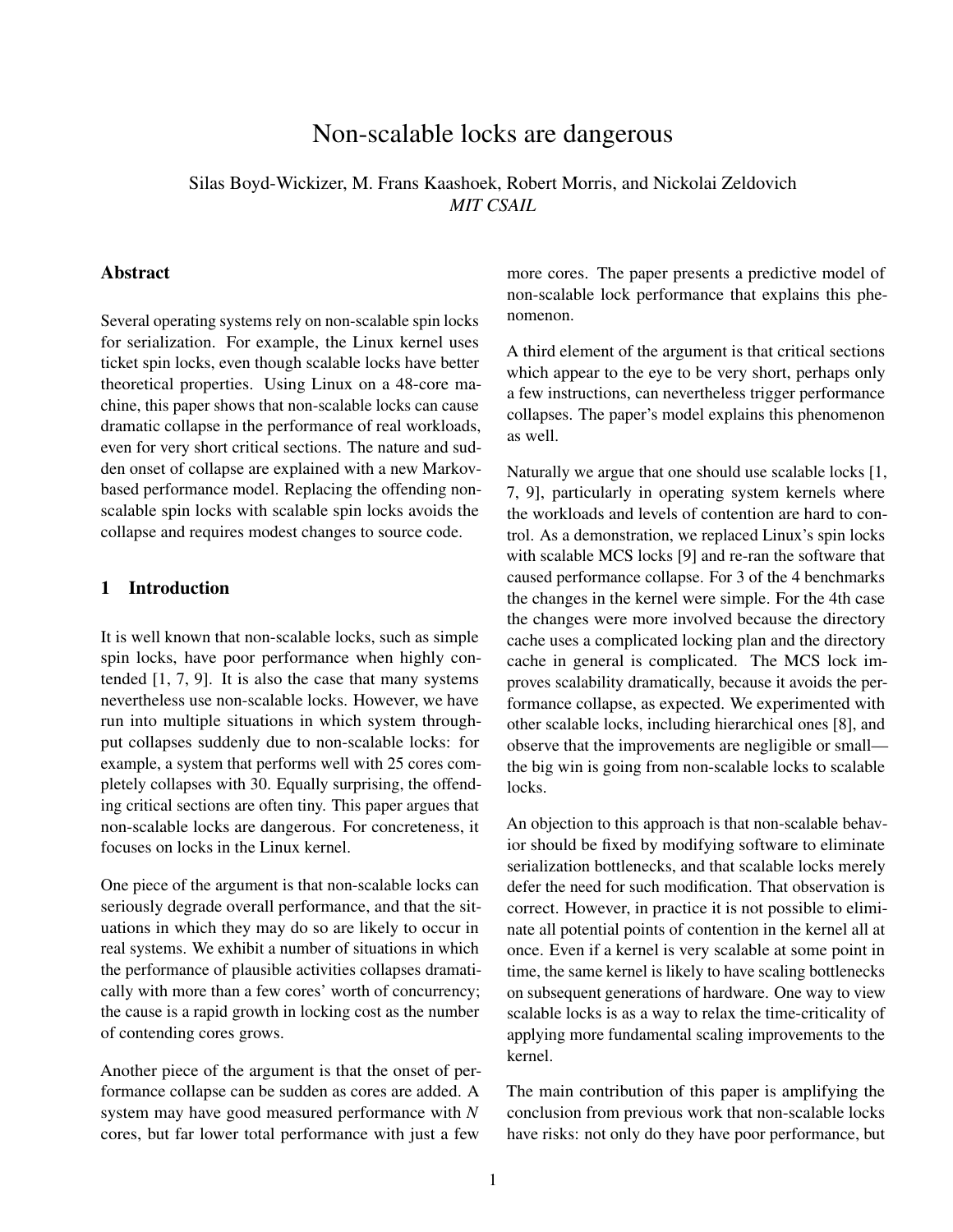they can cause collapse of overall system performance. More specifically, this paper makes three contributions. First, we demonstrate that the poor performance of nonscalable locks can cause performance collapse for real workloads, even if the spin lock is protecting a very short critical section in the kernel. Second, we propose a single comprehensive model for the behavior of non-scalable spin locks that fully captures all regimes of operation, unlike previous models [\[6\]](#page-11-4). Third, we confirm on modern *x*86-based multicore processors that MCS locks can improve maximum scalability without decreasing performance, and conclude that the scaling and performance benefits of the different types of scalable locks is small.

The rest of the paper is organized as follows. Section [2](#page-1-0) demonstrates that non-scalable locks can cause performance collapse for real workloads. Section [3](#page-4-0) introduces a Markov-based model that explains why non-scalable locks can cause this collapse to happen, even for short critical sections. Section [4](#page-7-0) evaluates several scalable locks on modern *x*86-based multicore processors to decide which scalable lock to use to replace the offending non-scalable locks. Section [5](#page-8-0) reports on the results of using MCS locks to replace the non-scalable locks in Linux that caused performance collapse. Section [6](#page-10-0) relates our findings and modeling to previous work. Section [7](#page-10-1) summarizes our conclusions.

# <span id="page-1-0"></span>2 Are non-scalable locks a problem?

This section demonstrates that non-scalable spin locks cause performance collapse for some kernel-intensive workloads. We present performance results from four benchmarks demonstrating that critical sections that consume less than 1% of the CPU cycles on one core can cause performance to collapse on a 48-core *x*86 machine.

# 2.1 How non-scalable locks work

For concreteness we discuss the ticket lock used in the Linux kernel, but any type of non-scalable lock will exhibit the problems shown in this section. Figure [1](#page-1-1) presents simplified C code from Linux. The ticket lock is the default lock since kernel version 2.6.25 (released in April 2008).

An acquiring core obtains a ticket and spins until its turn is up. The lock has two fields: the number of the ticket that is holding the lock (current\_ticket) and

```
struct spinlock_t {
  int current_ticket ;
  int next_ticket ;
}
void spin_lock ( spinlock_t *lock)
{
  int t =atomic_fetch_and_inc (&lock -> next_ticket );
  while (t != lock->current_ticket)
    ; /* spin */
}
void spin_unlock ( spinlock_t *lock)
{
  lock -> current_ticket ++;
}
```
<span id="page-1-1"></span>Figure 1: Pseudocode for ticket locks in Linux.

the number of the next unused ticket (next\_ticket). To obtain a ticket number, a core uses an atomic increment instruction on next ticket. The core then spins until its ticket number is current. To release the lock, a core increments current ticket, which causes the lock to be handed to the core that is waiting for the next ticket number.

If many cores are waiting for a lock, they will all have the lock variables cached. An unlock will invalidate those cache entries. All of the cores will then read the cache line. In most architectures, the reads are serialized (either by a shared bus or at the cache line's home or directory node), and thus completing them all takes time proportional to the number of cores. The core that is next in line for the lock can expect to receive its copy of the cache line midway through this process. Thus the cost of each lock handoff increases in proportion to the number of waiting cores. Each inter-core operation takes on the order of a hundred cycles, so a single release can take many thousands of cycles if dozens of cores are waiting. Simple test-and-set spin locks incur a similar *O*(*N*) cost per release.

# 2.2 Benchmarks

We exercised spin locks in the Linux kernel with four benchmarks: FOPS, MEMPOP, PFIND, and EXIM. Two are microbenchmarks and two represent application workloads. None of the benchmarks involve disk I/O (the file-system cache is pre-warmed). We ran the benchmarks on a 48-core machine (eight 6-core 2.4 GHz AMD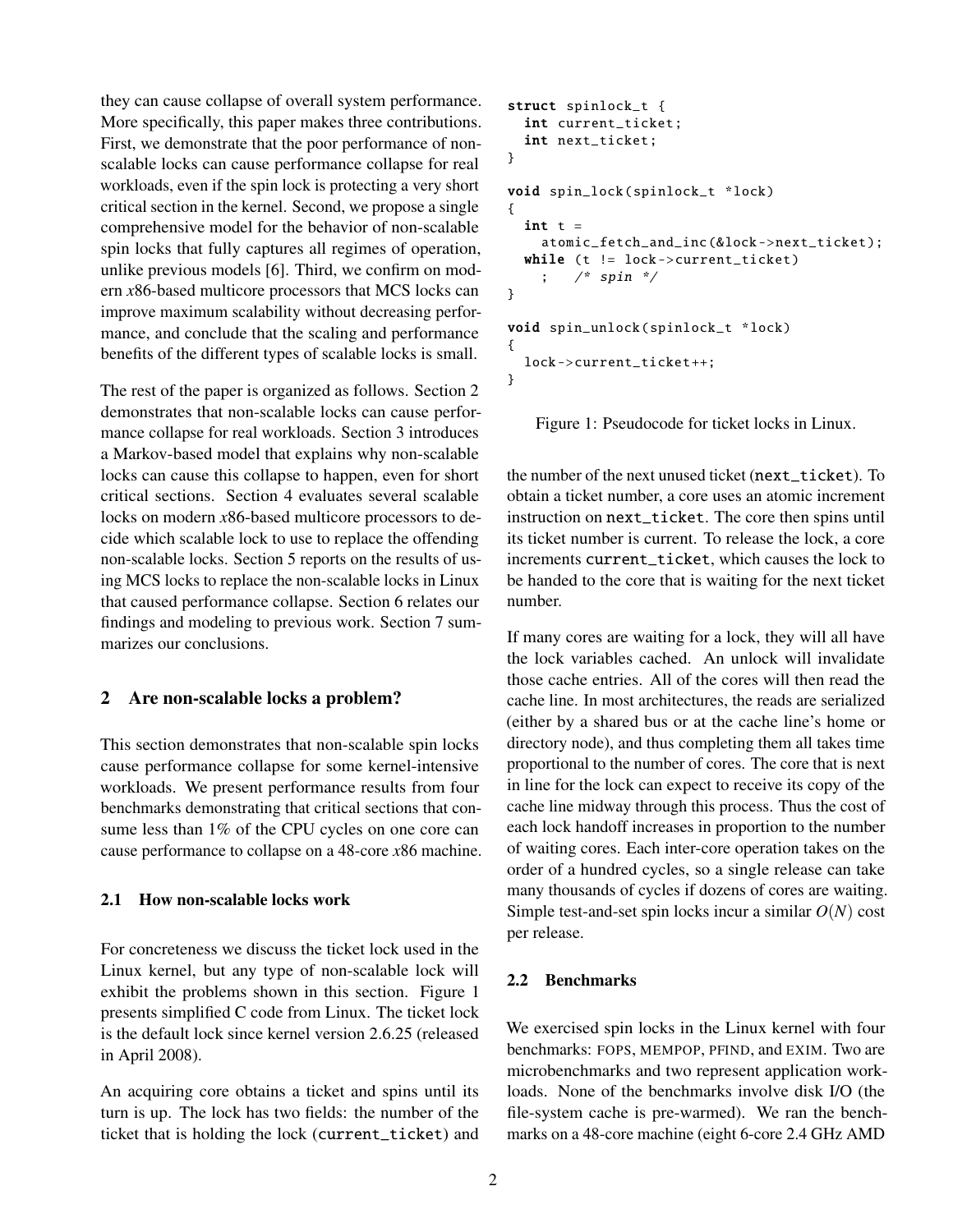Opteron chips) running Linux kernel 2.6.39 (released in May 2011).

FOPS creates a single file and starts one process on each core. Each thread repeatedly opens and closes the file.

MEMPOP creates one process per core. Each process repeatedly mmaps 64 kB of memory with the MAP\_POPULATE flag, then munmaps the memory. MAP\_ POPULATE instructs the kernel to allocate pages and populate the process page table immediately, instead of doing so on demand when the process accesses the page.

PFIND searches for a file by executing several instances of the GNU find utility. PFIND takes a directory and filename as input, evenly divides the directories in the first level of input directory into per-core inputs, and executes one instance of find per core, passing in the input directories. Before we execute the PFIND, we create a balanced directory tree so that each instance of find searches the same number of directories.

EXIM is a mail server. A single master process listens for incoming SMTP connections via TCP and forks a new process for each connection, which accepts the incoming message. We use the version of EXIM from MOSBENCH [\[3\]](#page-11-5).

#### 2.3 Results

Figure [2](#page-3-0) shows the results for all benchmarks. One might expect total throughput to rise in proportion to the number of cores for a while, then level off to a flat line due to some serial section. Throughput does increase with more cores for a while, but instead of leveling off, the throughput *decreases* after some number of cores. The decreases are sudden; good performance with *N* cores is often followed by dramatically lower performance with one or two more cores.

FOPS. Figure [2\(a\)](#page-3-1) shows the total throughput of FOPS as a function of the number of cores concurrently running the benchmark. The performance peaks with two cores. With 48 cores, the total throughput is about 3% of the throughput on one core.

The performance collapse in Figure  $2(a)$  is caused by a per-entry lock in the file system name/inode cache. The kernel acquires the lock when a file is closed in order to decrement a reference count and possibly perform cleanup actions. On average, the code protected by the lock executes in only 92 cycles.

MEMPOP. Figure [2\(b\)](#page-3-2) shows the throughput of MEM-POP. Throughput peaks at nine cores, at which point it is  $4.7\times$  higher than with one core. Throughput decreases rapidly at first with more than nine cores, then more gradually. At 48 cores throughput is about 35% of the throughput achieved on one core. The performance collapse in Figure [2\(b\)](#page-3-2) is caused by a non-scalable lock that protects the data structure mapping physical pages to virtual memory regions.

PFIND. Figure [2\(c\)](#page-3-3) shows the throughput of PFIND, measured as the number of find processes that complete every second. The throughput peaks with 14 cores, then declines rapidly. The throughput with 48 cores is approximately equal to the throughput on one core. A nonscalable lock protecting the block buffer cache causes PFIND's performance collapse.

EXIM. Figure [2\(d\)](#page-3-4) shows EXIM's performance as a function of the number of cores. The performance collapse is caused by locks that protect the data structure mapping physical pages to virtual memory regions. The 3.0.0 kernel (released in Aug 2011) fixes this collapse by acquiring the locks involved in the bottlenecked operation together, and then running with a larger critical section.

Figure [3](#page-3-5) shows measurements related to the most contended lock for each benchmark, taken on one core. The "Operation time" column indicates the total number of cycles required to complete one benchmark operation (opening a file, delivering a message, etc). The "Acquires per operation" column shows how many times the most contended lock was acquired per operation. The "Average critical section time" column shows how long the lock was held each time it was acquired. The "% of operation in critical section" reflects the ratio of total time per operation spent in the critical section to the total time for each operation.

The last column of Figure [3](#page-3-5) helps explain the point in each graph at which collapse starts. For example, MEM-POP spends 7% of its time in the bottleneck critical section. Once 14 (i.e., 1.0/0.07) cores are active, one would expect that critical section's lock to be held by some core at all times, and thus that cores would start to contend for the lock. In fact MEMPOP starts to collapse somewhat before that point, a phenomenon explained in the next section.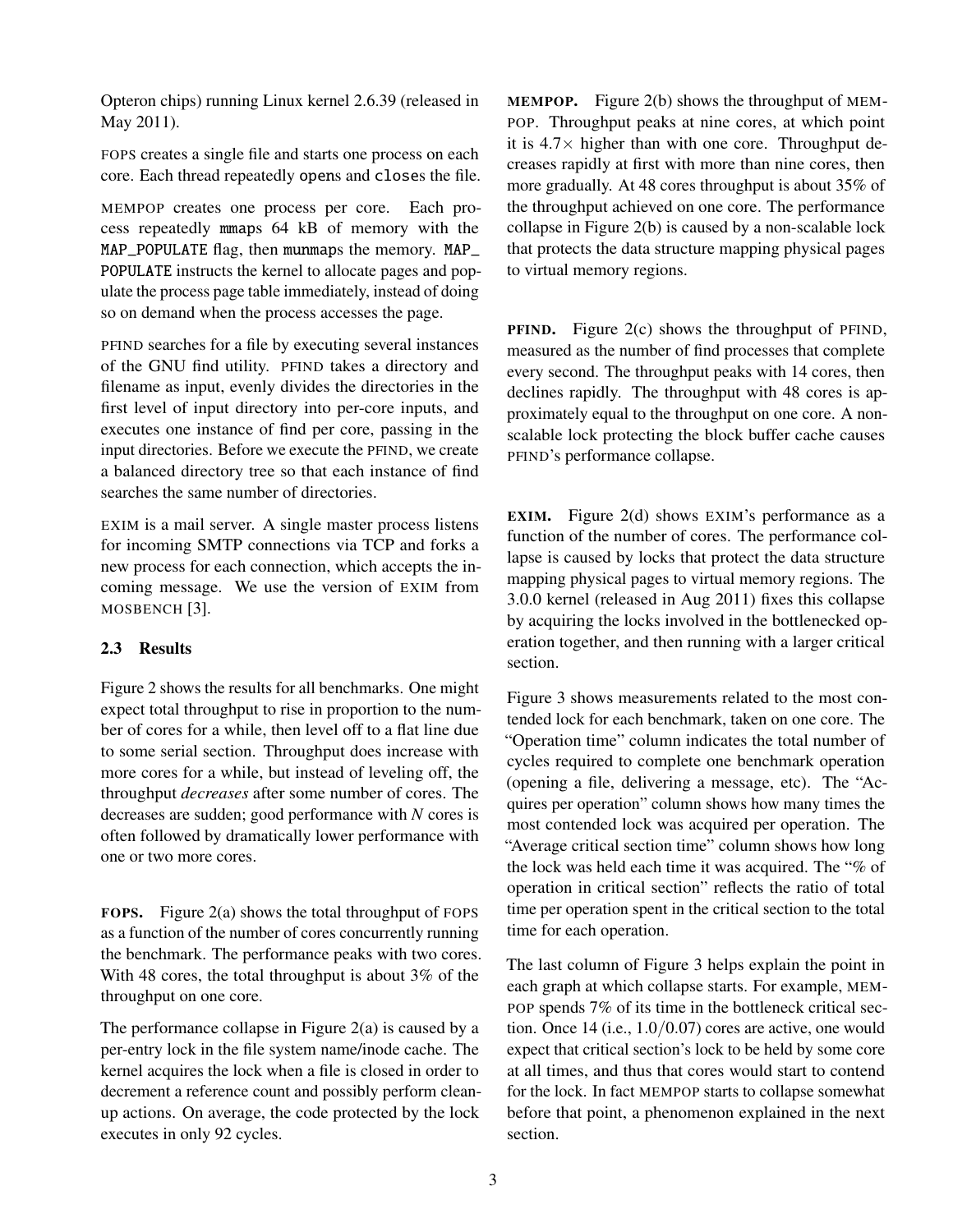<span id="page-3-1"></span>

<span id="page-3-4"></span><span id="page-3-3"></span><span id="page-3-2"></span><span id="page-3-0"></span>Figure 2: Sudden performance collapse with ticket locks.

| <b>Benchmark</b> | <b>Operation time</b><br>(cycles) | Top lock instance name | Acquires per<br>operation | <b>Average critical section</b><br>time (cycles) | % of operation in<br>critical section |
|------------------|-----------------------------------|------------------------|---------------------------|--------------------------------------------------|---------------------------------------|
| <b>FOPS</b>      | 503                               | d_entry                |                           | 92                                               | 73%                                   |
| <b>MEMPOP</b>    | 6852                              | anon_vma               |                           | 121                                              | 7%                                    |
| PFIND            | 2099 M                            | address_space          | 70 K                      | 350                                              | 7%                                    |
| <b>EXIM</b>      | 1156 K                            | anon yma               | 58                        | 165                                              | $0.8\%$                               |

<span id="page-3-5"></span>Figure 3: The most contended critical sections for each Linux microbenchmark, on a single core.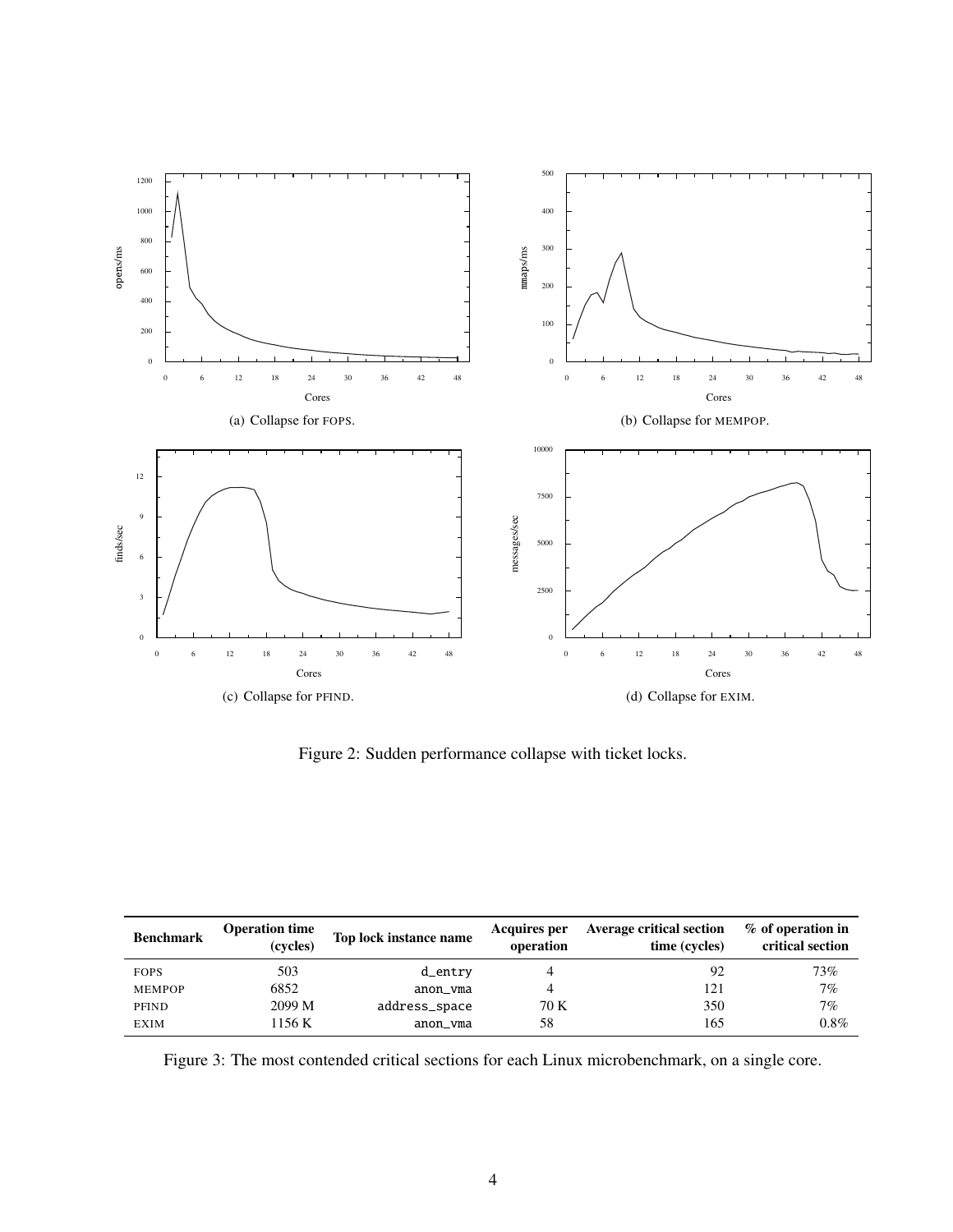As an example of a critical section that causes nonscalability, Figure [4](#page-4-1) shows the most contended critical sections for EXIM. They involve adding and deleting an element from a list, and consist of a handful of inlined instructions.

# 2.4 Questions

The four graphs have common features which raise some questions.

- Why does collapse start as early as it does? One would expect collapse to start when there is a significant chance that many cores need the same lock at the same time. Thus one might expect MEMPOP to start to see decline at around 14 cores (1.0/0.07). But the onset occurs earlier, at nine cores.
- Why does performance ultimately fall so far?
- Why does performance collapse so rapidly? One might expect a gradual decrease with added cores, since each new core should cause each release of the bottleneck lock to take a little more time. Instead, adding just a few more cores causes a sharp drop in total throughput. This is worrisome; it suggests that a system that has been tested to perform well with *N* cores might perform far worse with  $N + 2$  cores.

# <span id="page-4-0"></span>3 Model

This section presents a performance model for nonscalable locks that answers the questions raised in the previous section. It first describes the hardware cache coherence protocol at a high level, which is representative of a typical *x*86 system, and then builds on the basic properties of this protocol to construct a model for understanding performance of ticket spin locks. The model closely predicts the observed collapse behavior.

# 3.1 Hardware cache coherence

Our model assumes a directory-based cache coherence protocol. All directories are directly connected by an inter-directory network. The cache coherence protocol is a simplification of, but similar to, the implementation in AMD Opteron [\[4\]](#page-11-6) and Intel Xeon CPUs.

```
static void
anon_vma_chain_link (
   struct anon_vma_chain *avc ,
   struct anon_vma *anon_vma)
{
  spin_lock (& anon_vma ->lock);
  list_add_tail (&avc ->same_anon_vma ,
                 &anon_vma ->head );
  spin_unlock (& anon_vma ->lock );
}
static void
anon_vma_unlink (
   struct anon_vma_chain *avc ,
   struct anon_vma *anon_vma)
{
  spin_lock (& anon_vma ->lock );
  list_del (&avc -> same_anon_vma );
  spin_unlock (& anon_vma ->lock );
}
```
<span id="page-4-1"></span>Figure 4: The most contended critical sections from EXIM. This compiler inlines the code for the list manipulations, each of which are less than 10 instructions.

#### 3.1.1 The directory

Each core has a cache directory. The hardware (e.g., the BIOS) assigns evenly sized regions of DRAM to each directory. Each directory maintains an entry for each cache line in its local DRAM:

[ tag | state | core ID ]

The possible states are:

- 1. invalid  $(I)$  the cache line is not cached;
- 2. shared  $(S)$  the cache line is held in one or more caches and matches DRAM;
- 3. modified  $(M)$  the cache line is held in one cache and does not match DRAM.

For modified cache lines the directory records the cache that holds the dirty cache line.

Figure [5](#page-5-0) presents the directory state transitions for loads and stores. For example, when a core issues a load request for a cache line in the invalid state, the directory sets the cache line state to shared.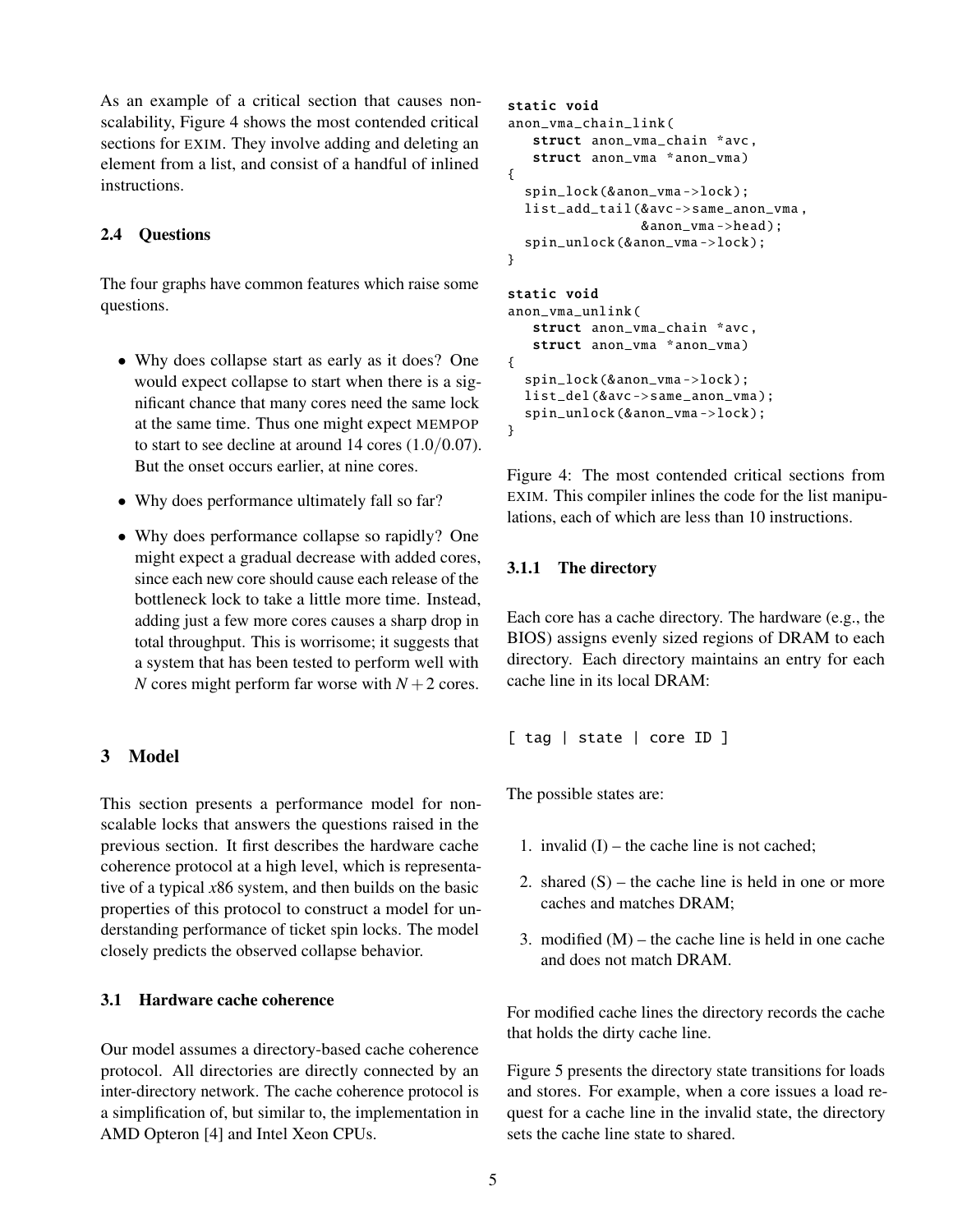| Load         |  |  |
|--------------|--|--|
| <b>Store</b> |  |  |

Figure 5: Directory transitions for loads and stores.

<span id="page-5-0"></span>

| Load  |    |      |
|-------|----|------|
| Store | ВI | 1) L |

<span id="page-5-1"></span>Figure 6: Probe messages for loads and stores.

#### 3.1.2 Network messages

When a core begins accessing an uncached cache line, it will send a load or store request to the cache line's home directory. Depending on the type of request and the state of the cache line in the home directory, the home directory may need to send probe messages to all directories that hold the cache line.

Figure [6](#page-5-1) shows the probe messages a directory sends based on request type and state of the cache line. "BI" stands for broadcast invalidate. "DP" stands for direct probe. "DI" stands for direct invalidate. For example, when a source cache issues a load request for a modified cache line, the home directory sends a directed probe to the cache holding the modified cache line. That cache responds to the source cache with the contents of the modified cache line.

#### 3.2 Performance model for ticket locks

To understand the collapse observed in ticket-based spin locks, we construct a model. One of the challenging aspects of constructing an accurate model of spin lock behavior is that there are two regimes of operation: when not contended, the spin lock can be acquired quickly, but when many cores try to acquire the lock at the same time, the time taken to transfer lock ownership increases significantly. Moreover, the exact point at which the behavior of the lock changes is dependent on the lock usage pattern, and the length of the critical section, among other parameters. Recent work [\[6\]](#page-11-4) attempts to model this behavior by combining two models—one for contention and one for uncontended locks—into a single model, by simply taking the max of the two models' predictions. However, this fails to precisely model the point of collapse, and does not explain the phenomenon causing the collapse.



<span id="page-5-2"></span>Figure 7: Markov model for a ticket spin lock for *n* cores. State *i* represents *i* cores holding or waiting for the lock. *ai* is the arrival rate of new cores when there are already *i* cores contending for the lock.  $s_i$  is the service rate when  $i+1$  cores are contending.

To build a precise model of ticket lock behavior, we build on queueing theory to model the ticket lock as a Markov chain. Different states in the chain represent different numbers of cores queued up waiting for a lock, as shown in Figure [7.](#page-5-2) There are  $n+1$  states in our model, representing the fact that our system has a fixed number of cores (*n*).

Arrival and service rates between different states represent lock acquisition and lock release. These rates are different for each pair of states, modeling the nonscalable performance of the ticket lock, as well as the fact that our system is closed (only a finite number of cores exist). In particular, the arrival rate from  $k$  to  $k+1$ waiters,  $a_k$ , should be proportional to the number of remaining cores that are not already waiting for the lock (i.e.,  $n-k$ ). Conversely, the service rate from  $k+1$  to  $k$ , *sk*, should be inversely proportional to *k*, reflecting the fact that transferring ownership of a ticket lock to the next core takes linear time in the number of waiters.

To compute the arrival rate, we define *a* to be the average time between consecutive lock acquisitions on a single core. The rate at which a single core will try to acquire the lock, in the absence of contention, is  $1/a$ . Thus, if *k* cores are already waiting for the lock, the arrival rate of new contenders is  $a_k = (n-k)/a$ , since we need not consider any cores that are already waiting for the lock.

To compute the service rate, we define two more parameters: *s*, the time spent in the serial section, and *c*, the time taken by the home directory to respond to a cache line request. In the cache coherence protocol, the home directory of a cache line responds to each cache line request in turn. Thus, if there are *k* requests from different cores to fetch the lock's cache line, the time until the winner (pre-determined by ticket numbers) receives the cache line will be on average  $c \cdot k/2$ . As a result, processing the serial section and transferring the lock to the next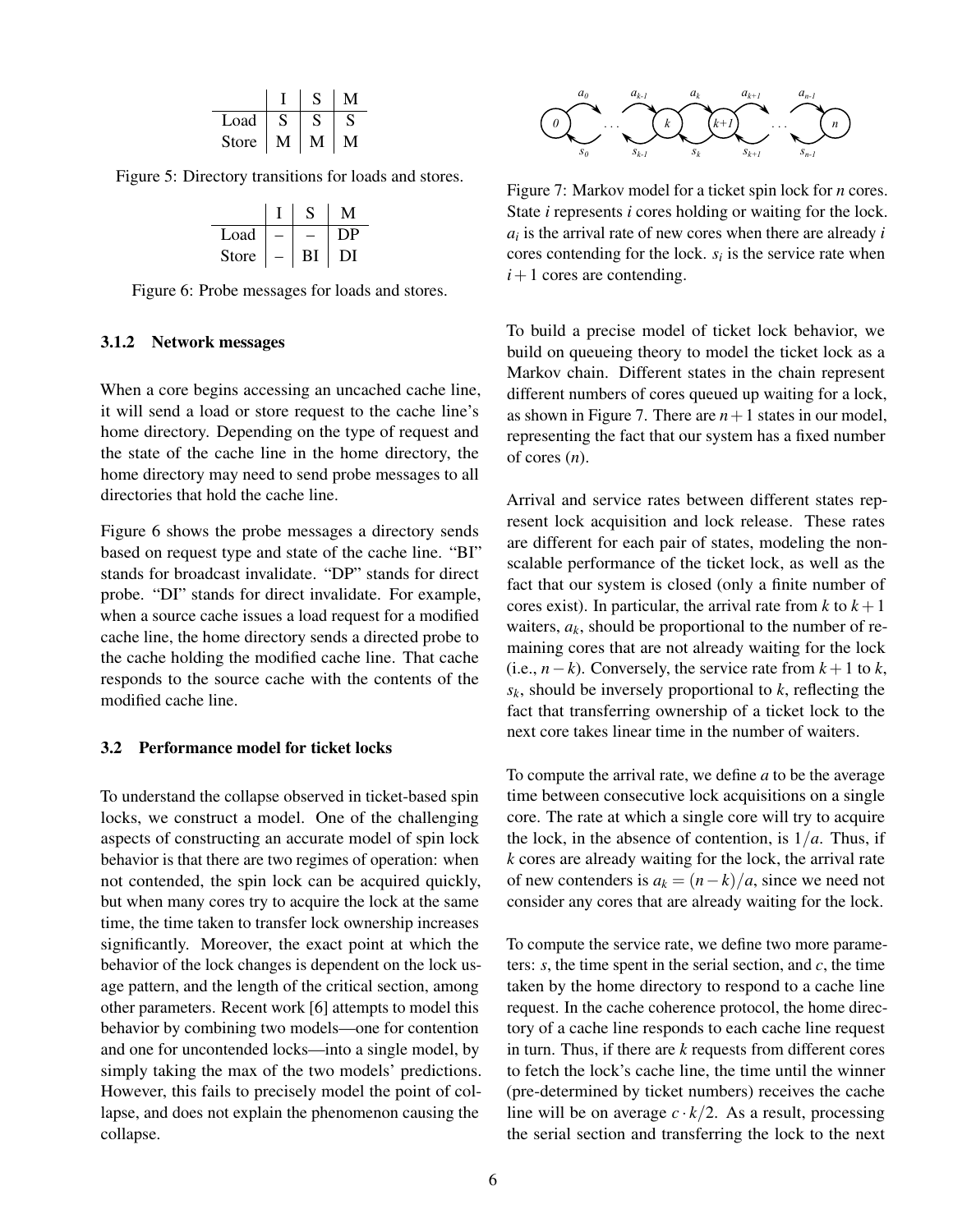holder when *k* cores are contending takes  $s + ck/2$ , and the service rate is  $s_k = \frac{1}{s + ck/2}$ .

Unfortunately, while this Markov model accurately represents the behavior of a ticket lock, it does not match any of the standard queueing theory that provides a simple formula for the behavior of the queueing model. In particular, the system is closed (unlike most open-system queueing models), and the service times vary with the size of the queue.

To compute a formula, we derive it from first principles. Let  $P_0$ ,..., $P_n$  be the steady-state probabilities of the lock being in states 0 through *n* respectively. Steady state means that the transition rates balance:  $P_k \cdot a_k = P_{k+1} \cdot s_k$ . From this, we derive that  $P_k = P_0 \cdot \frac{n!}{a^k(n-1)!}$  $\frac{n!}{a^k(n-k)!}$  ·  $\prod_{i=1}^k (s + ic)$ . Since  $\sum_{i=0}^n P_i = 1$ , we get  $P_0 = 1 / \left( \sum_{i=0}^n \left( \frac{n!}{a^i (n-i)!} \right) \right)$  $\left( \frac{n!}{a^i(n-i)!} \prod_{j=1}^i (s + jc) \right)$ , and thus:

$$
P_k = \frac{\frac{1}{a^k(n-k)!} \cdot \prod_{i=1}^k (s+ic)}{\sum_{i=0}^n \left(\frac{1}{a^i(n-i)!} \prod_{j=1}^i (s+jc)\right)}
$$
(1)

Given the steady-state probability for each number of cores contending for the lock, we can compute the average number of waiting (idle) cores as the expected value of that distribution,  $w = \sum_{i=0}^{n} i \cdot P_i$ . The speedup achieved in the presence of this lock and serial section can be computed as *n*−*w*, since on average that many cores are doing useful work, while *w* cores are spinning.

#### 3.3 Validating the model

To validate our model, Figures [8](#page-6-0) and [9](#page-6-1) show the predicted and actual speedup of a microbenchmark with a single lock, which spends a fixed number of cycles inside of a serial section protected by the lock, and a fixed number of cycles outside of that serial section. Figure [8](#page-6-0) shows the predicted and actual speedup when the serial section always takes 400 cycles to execute, but the non-serial section varies from 12.5k to 200k cycles. As we can see, the model closely matches the real hardware speedup for all configurations.

In Figure [9,](#page-6-1) we also present the predicted and actual speedup of the microbenchmark when the serial section is always 2% of the overall execution time (on one core),



<span id="page-6-0"></span>Figure 8: Predicted and actual performance of ticket spin locks with a 400-cycle serial section, for a microbenchmark where the serial section accounts for a range of fractions of the overall execution time on one core.



<span id="page-6-1"></span>Figure 9: Predicted and actual performance for a microbenchmark where the critical section accounts for 2% of the execution time on one core, but with varying execution time for each invocation of the serial section.

but the time spent in the serial section varies from 400 to 25,600 cycles. Again, the model closely matches the measured speedup. This gives us confidence that our model accurately captures the relevant factors leading to the performance collapse of ticket locks.

One difference between the predicted and measured speedup is that the predicted collapse is slightly more gradual than the collapse observed on real hardware. This is because the ticket lock's performance is unstable near the collapse point, and the model predicts the average steady-state behavior. Our measured speedup reports the throughput for a relatively short-running microbenchmark, which has not had the time to "catch" the instability.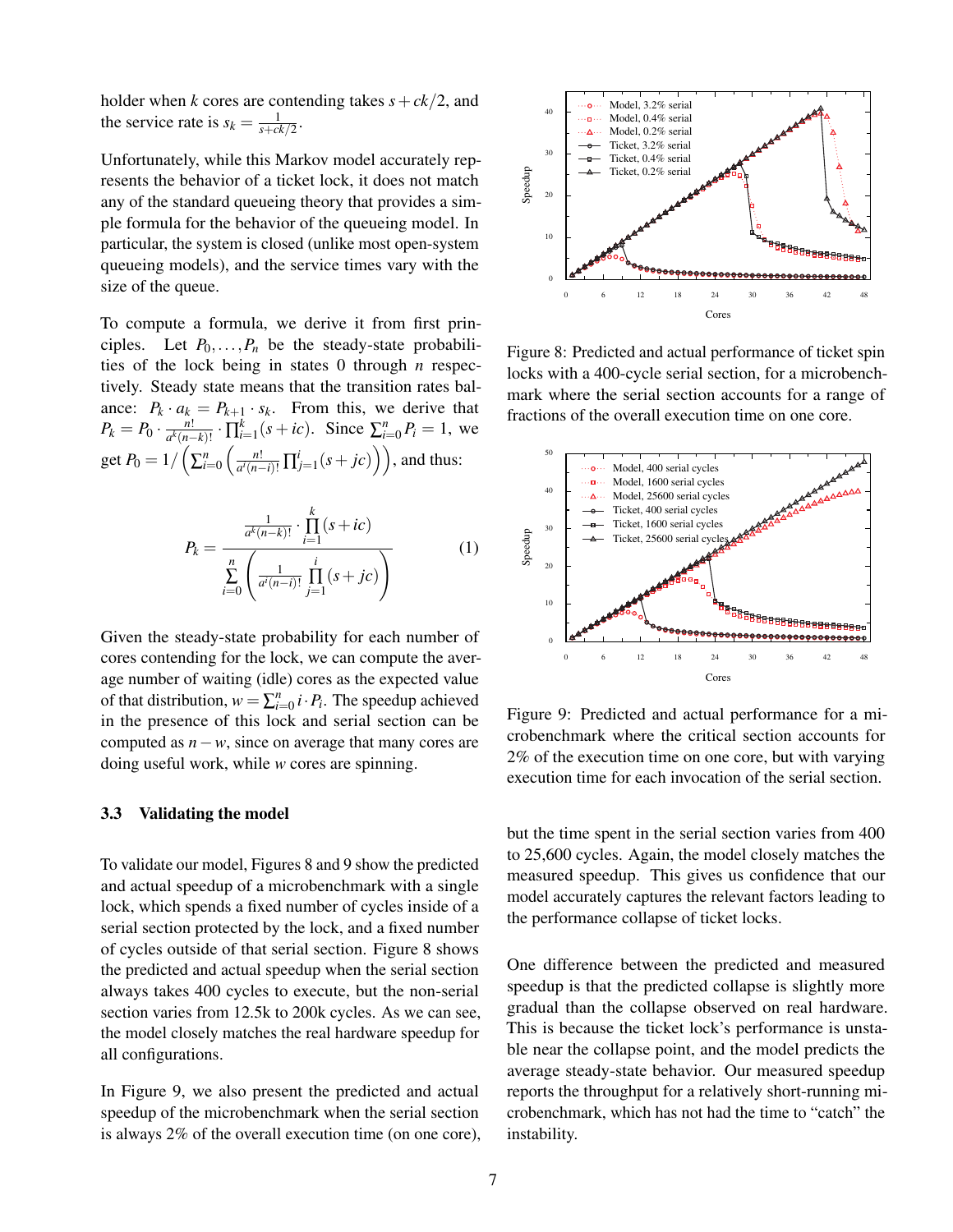#### 3.4 Implications of model results

The behavior predicted by our model has several important implications. First, the rapid collapse of ticket locks is an inherent property of their design, rather than a performance problem with our experimental hardware. Any cache-coherent system that matches our basic hardware model will experience similarly sharp performance degradation. The reason behind the rapid collapse can be understood by considering the transition rates in the Markov model from Figure [7.](#page-5-2) If a lock ever accumulates a large number of waiters (e.g., reaches state *n* in the Markov model), it will take a long time for the lock to go back down to a small number of waiters, because the service rate  $s_k$  rapidly decays as  $k$  grows, for short serial sections. Thus, once the lock enters a contended state, it becomes much more likely that more waiters arrive than that the current waiters will make progress in shrinking the lock's wait queue.

A more direct way to understand the collapse is that the time taken to transfer the lock from one core to another increases linearly with the number of contending cores. However, this time effectively increases the length of the serial section. Thus, as more cores are contending for the lock, the serial section grows, increasing the probability that yet another core will start contending for this lock.

The second implication is that the collapse of the ticket lock only occurs for short serial sections, as can be seen from Figure [9.](#page-6-1) This can be understood by considering how the service rate  $s_i$  decays for different lengths of the serial section. For a short serial section time *s*,  $s_k = \frac{1}{s + ck/2}$  is strongly influenced by *k*, but for large *s*, *s*<sub>*k*</sub> is largely unaffected by *k*. Another way to understand this result is that, with fewer acquire and release operations, the ticket lock's performance contributes less to the overall application throughput.

The third implication is that the collapse of the ticket lock prevents the application from reaching the maximum performance predicted by Amdahl's law (for short serial sections). In particular, Figure [9](#page-6-1) shows that a microbenchmark with a 2% serial section, which may be able to scale to 50 cores under Amdahl's law, is able to attain less than  $10\times$  scalability when the serial section is 400 cycles long.

#### <span id="page-7-0"></span>4 Which scalable lock?

The literature has many proposals for scalable locks, which avoid the collapse that ticket locks exhibit. Which one should we use to replace contended ticket locks? This section evaluates several scalable locks on modern *x*86-based multicore processors.

#### 4.1 Scalable locks

A common way of making the ticket lock more scalable is to adjust its implementation to use proportional backoff when the lock is contended. The challenge with this approach is what constant to choose to multiply the ticket number with. From our model we can conclude that choosing the constant well is important only for short critical section, because for large critical sections collapse does not occur. For our experiments below, we choose the best value by trying a range of values, and selecting the one that gives the best performance. This choice provides the best result that the proportional lock could achieve.

Another approach is to replace the ticket lock with a truly scalable lock. A scalable lock is one that generates a constant number of cache misses per acquisition and therefore avoids the collapse that non-scalable locks exhibit. All of these locks maintain a queue of waiters and each waiter spins on its own queue entry. The differences in these locks are how the queue is maintained and the changed necessary to the lock and unlock API.

MCS lock. The MCS lock [\[9\]](#page-11-2) maintains an explicit queue of qnode structures. A core acquiring the lock adds itself with an atomic instruction to the end of the list of waiters by having the lock point to its qnode, and then sets the next pointer of the qnode of its predecessor to point to its qnode. If the core is not at the head of the queue, then it spins on its qnode. To avoid dynamically allocating memory on each lock invocation, the qnode is an argument to lock and unlock.

K42 lock. A potential downside of the MCS lock is that it involves an API change. The K42 lock [\[2\]](#page-11-7) is a variant of the MCS lock that requires fewer API changes.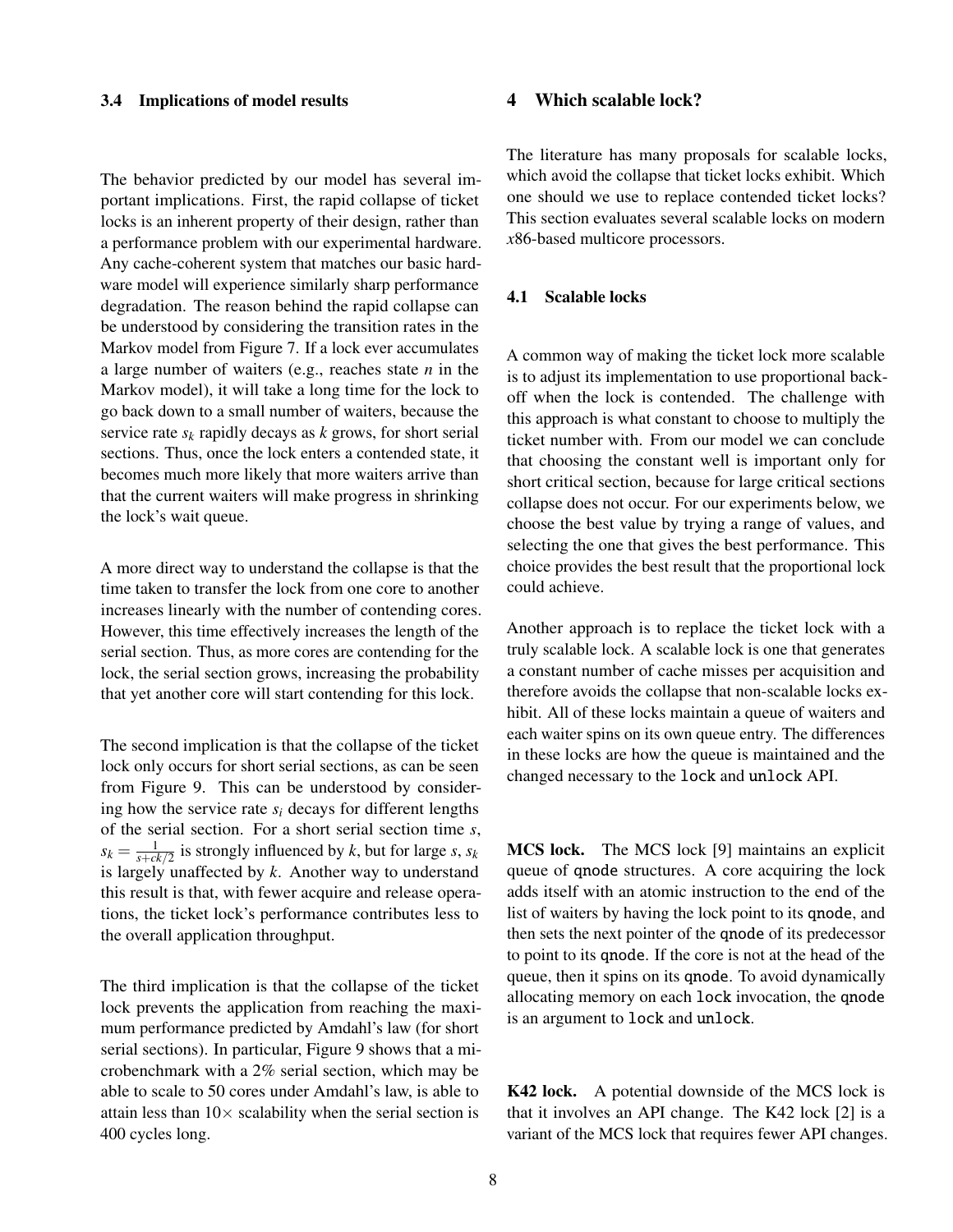

<span id="page-8-1"></span>Figure 10: Throughput for cores acquiring and releasing a shared lock. Results start with two cores.

CLH lock. The CLH lock [\[5\]](#page-11-8) is a variant of an MCS lock where the waiter spins on its predecessor qnode, which allows the queue of waiters to be implicit (i.e., the qnode next pointer and its updates are unnecessary).

HCLH lock. The HCLH lock [\[8\]](#page-11-3) is a hierarchical variant of the CLH lock, intended for NUMA machines. The way we use it is to favor lock acquisitions from cores that share an L3 cache with the core that currently holds the lock, with the goal to reduce the cost of cache line transfers between remote cores.

#### 4.2 Results

Figure [10](#page-8-1) shows the performance of the ticket lock, proportional lock, MCS lock, K42 lock, and CLH lock on our 48-core AMD machine. The benchmark uses one shared lock. Each core loops, acquires the shared lock, updates 4 shared cache lines, and releases the lock. The time to update the 4 shared cache lines is similar between runs using different locks, and increases gradually from about 800 cycles on 2 cores to 1000 cycles in 48 cores. On our *x*86 multicore machine, the HCLH lock improves performance of the CLH lock by only 2%, and is not shown.

All scalable locks scale better than ticket lock on this benchmark because they avoid collapse. Using the CLH lock results in slightly higher throughput over the MCS lock, but not by much. The K42 lock achieves lower

| Lock type         | Single<br>acquire | Single<br>release | Shared<br>acquire |
|-------------------|-------------------|-------------------|-------------------|
| MCS lock          | 25.6              | 27.4              | 53                |
| CLH lock          | 28.8              | 3.9               | 517               |
| Ticket lock       | 21.1              | 2.4               | 30                |
| Proportional lock | 22.0              | 2.8               | 30.2              |
| K42 lock          | 47.0              | 23.8              | 74.9              |

<span id="page-8-2"></span>Figure 11: Performance of acquiring and releasing an MCS lock, a CLH lock, and a ticket lock. Single acquire and release are measurements for one core. Shared acquire is the time for a core to acquire a lock recently released by another core. Numbers are in cycles.

throughput than the MCS lock because it incurs an additional cache miss on acquire. These results indicate that for our *x*86 multicore machine, it does not matter much which scalable lock to choose.

We also ran the benchmarks on a multicore machine with Intel CPUs and measured performance trends similar to those shown in Figure [10.](#page-8-1)

Another concern about different locks is the cost of lock and unlock. Figure [11](#page-8-2) shows the cost for each lock in the uncontended and contended case. All locks are relatively inexpensive to acquire on a single core with no sharing. MCS lock and K42 lock are more expensive to release on a single core, because, unlike the other locks, they use atomic instructions to release the lock. Acquiring a shared but uncontended lock is under 100 cycles for all locks, except the CLH lock. Acquiring the CLH lock is expensive due to the overhead introduced by the qnode recycling scheme for multiple cores.

#### <span id="page-8-0"></span>5 Using MCS locks in Linux

Based on the result of the previous section, we replaced the offending ticket locks with MCS locks. We first describe the kernel changes to use MCS locks, and then measure the resulting scalability for the 4 benchmarks from Section [2.](#page-1-0)

#### 5.1 Using MCS Locks

We replaced the three ticket spin locks that limited benchmark performance with MCS locks. We modified about 1,000 lines of the Linux kernel (700 lines for d\_entry, 150 lines for anon\_vma, and 150 lines for address\_space).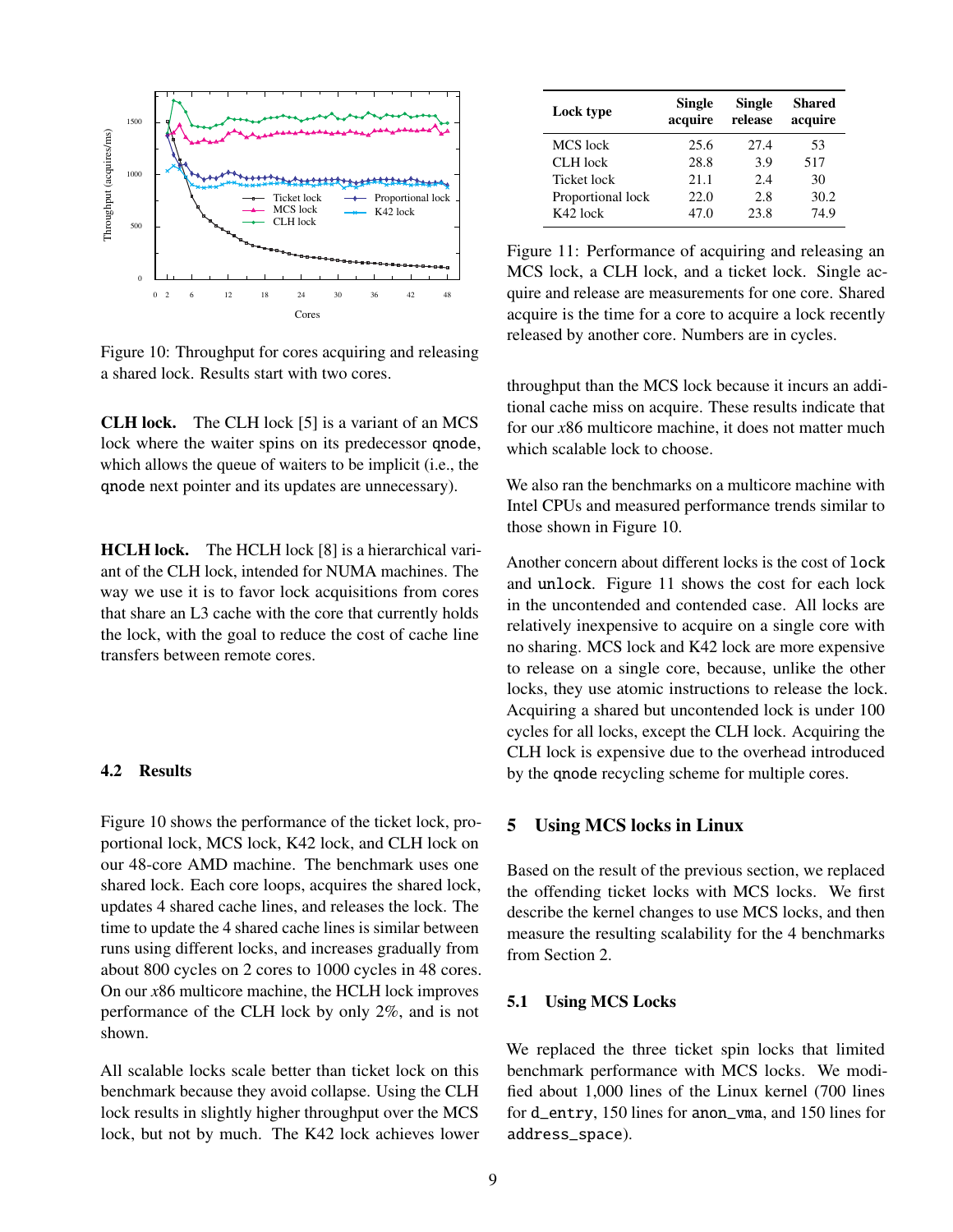<span id="page-9-1"></span>

<span id="page-9-0"></span>Figure 12: Performance of benchmarks using ticket locks and MCS locks.

<span id="page-9-3"></span>As noted earlier, MCS locks have a different API than the Linux ticket spin lock implementation. When acquiring an MCS lock, a core must pass a qnode variable into mcs\_lock, and when releasing that lock the core must pass the same qnode variable to mcs\_unlock. For each lock a core holds, the core must use a unique qnode, but it is acceptable to use the same qnode for locks held at different times.

Many of our kernel modifications are straightforward. We allocate an MCS qnode on the stack, replace spin\_lock and spin\_unlock with mcs\_lock and mcs\_unlock, and pass the qnode to the MCS acquire and release functions.

In some cases, the Linux kernel acquires a lock in one function and releases it in another. For this situation, we stack-allocate a qnode on the call frame that is an ancestor of both the call frame that calls mcs\_lock and the one that calls mcs\_release. This pattern is common

<span id="page-9-4"></span><span id="page-9-2"></span>in the directory cache, and partially explains why we made so many modifications for the d\_entry lock.

Another pattern, which we encountered only in the directory cache code that implements moving directory entries, is changing the value of lock variables. When the kernel moves a d\_entry between two directories, it acquires the lock of the d\_entry->d\_parent (which is also a d\_entry) and the target directory d\_entry, and then sets the value d\_entry->d\_parent to be the target d\_entry. With MCS, we must make sure to unlock d\_entry->d\_parent with the qnode originally used to lock the target d\_entry, instead the qnode original used to lock d\_entry->d\_parent.

#### 5.2 Results

The graphs in Figure [12](#page-9-0) show the benchmark results from replacing contended ticket locks with MCS locks. For a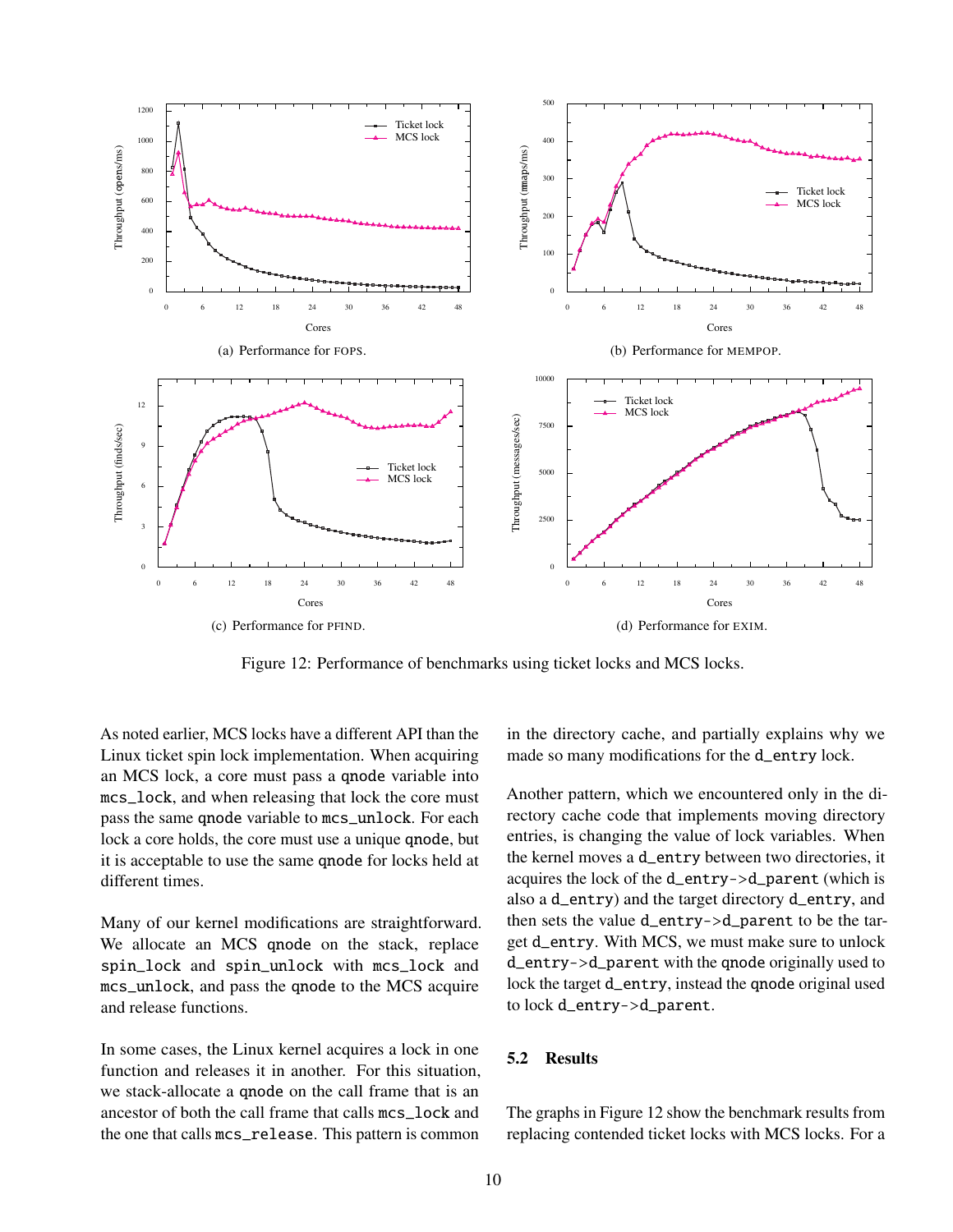large number of cores, using MCS improves performance by at least  $3.5 \times$  and in one case by more than  $16 \times$ .

Figure [12\(a\)](#page-9-1) shows the performance of FOPS with MCS locks. Going from one to two cores, performance with both ticket locks and MCS locks increases. For more than two cores, performance with the ticket spin lock decreases continuously. Performance with MCS locks initially also decreases from two to four cores, then remains relatively stable. The reason for this decrease in performance is that the time spent executing the critical section increases from 450 cycles on two cores to 852 cycles on four cores. The critical section is executed multiple times per-operation and modifies shared data, which incurs costly cache misses. As more cores are added, it is less likely that a core will have been the last core to execute the critical section, and therefore it will incur more cache misses, which will increase the length of the critical section.

Figure [12\(b\)](#page-9-2) shows the performance of MEMPOP with MCS locks. Performance with MCS and ticket locks increases up to 9 cores, at which point the performance with ticket locks collapses and continuously decreases as more cores are used. The length of the critical section is relatively short. It increases from 141 cycles on one core to about 350 cycles on 10 cores. MCS avoids the dramatic collapse from the short critical section and increases maximum performance by 16.6×.

Figure [12\(c\)](#page-9-3) shows the performance of PFIND with MCS. The address\_space ticket spin lock performs well up to 15 cores, then causes a performance drop that continues until 48 cores. The serial section updates some shared data which increases the time spent in the critical section from 350 cycles on one core to about 1100 cycles on more than 44 cores. MCS provides a small increase in maximum performance, but not as much as with MEMPOP since the critical section is much longer.

Figure [12\(d\)](#page-9-4) shows the performance of EXIM with MCS. Ticket spin locks perform well up to 39 cores, then cause a performance collapse. The critical section is relatively short (165 cycles on one core), so MCS improves maximum performance by  $3.7\times$  on 48 cores.

The results show that using scalable locks is not that much work (e.g., less work than using RCU in the kernel) and avoids the performance collapse that results from non-scalable spin locks. The latter benefit is important because institutions often use the same kernels for several years, even as they upgrade to hardware with more cores and the likelihood of performance cliffs increases.

# <span id="page-10-0"></span>6 Related Work

The literature on scalable and non-scalable locks is vast, many practitioners are well familiar with the issues, and it is well known that non-scalable locks behave poorly under contention. The main contribution that this paper adds is the observation that non-scalable locks can cause system performance to collapse, as well as a model that nails down why the performance collapse is so dramatic, even for short critical sections.

Anderson [\[1\]](#page-11-0) observes that the behavior of spin locks can be "degenerative". The MCS paper shows that acquisition of a test-and-set lock increases linearly with processors on the BBN Butterfly and that on the Symmetry this cost manifests itself even with a small number of processors [\[9\]](#page-11-2). Many researchers and practitioners have written microbenchmarks that show that non-scalable spin locks exhibit poor performance under contention on modern hardware. This paper shows that non-scalable locks can cause the collapse of system performance under plausible workloads; that is, the locking costs for short critical sections can be very large on the scale of kernel execution time.

The Linux scaling study reports on the performance collapse that ticket locks introduce on the EXIM benchmark, but doesn't explain the collapse [\[3\]](#page-11-5). This paper shows the collapse and the suddenness with several workloads, and provides a model that explains the acuteness.

Eyerman and Eeckhout [\[6\]](#page-11-4) provide closed formulas to reason about the speedup of parallel applications that involve critical sections, pointing out that there is regime in which applications achieve better speedup than Amdahl's law predicts. Unfortunately, their model makes a distinction between the contended and uncontended regime and proposes formula for each regime. In addition, the formulas do not model the insides of locks; instead, they assume scalable locks. This paper contributes a comprehensive model that accurately predicts performance across the whole spectrum from uncontended to contended, and applies it to modeling the inside of locks.

# <span id="page-10-1"></span>7 Conclusion

This paper raises another warning about non-scalable locks. Although it is well understood that non-scalable